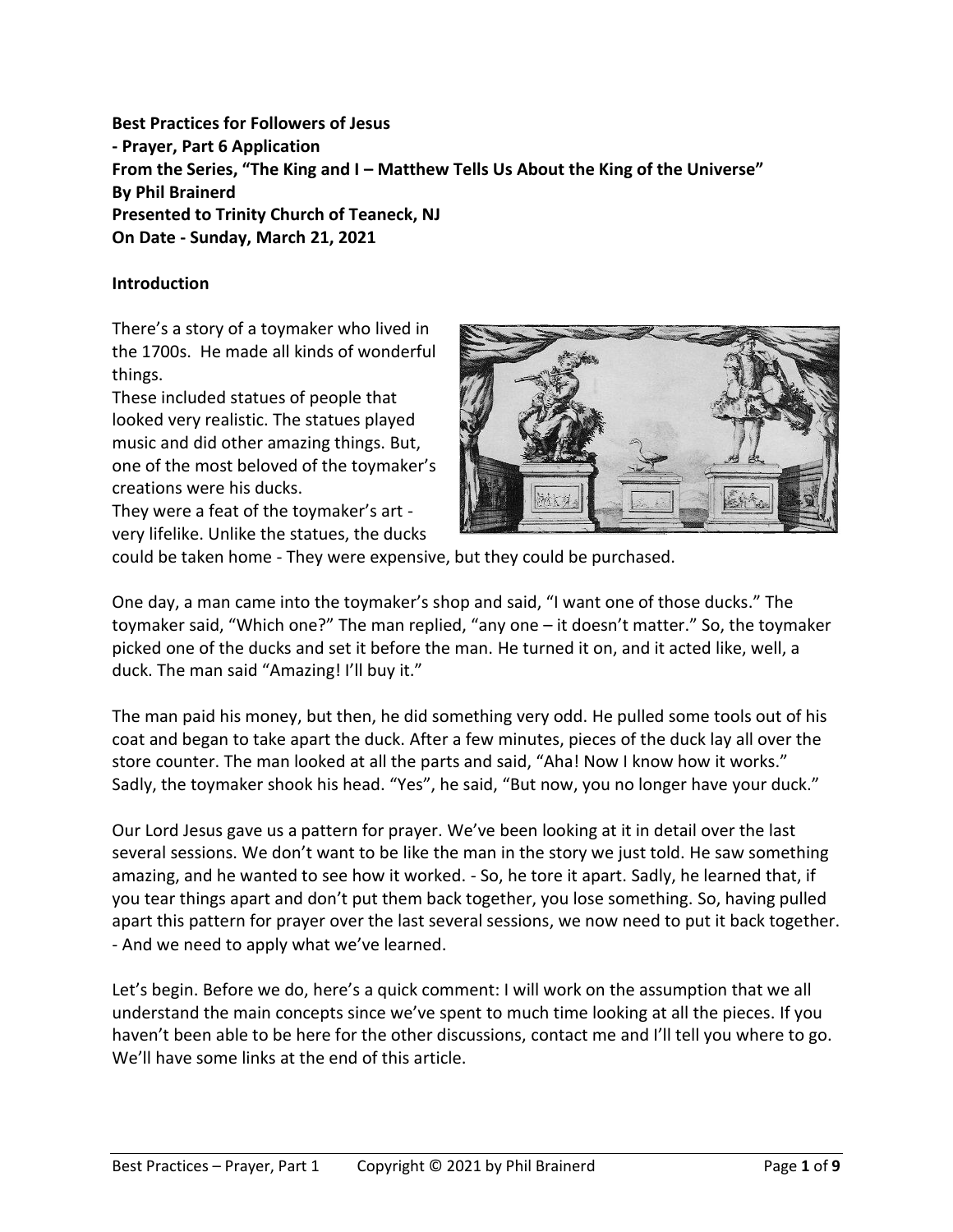So, as we go through this material, I will mention the concepts, not necessarily in the order we read them.

## **I. What does the pattern accomplish?**

Let's start by asking, "What does the pattern accomplish?" We've been saying for a while that we want to be effective followers of Jesus. What does it mean to pray effectively? As we look at that question, we'll start by stating what it doesn't mean. It does not mean that we get whatever we want, whenever we want it.

Let's look at how the pattern opens:

This, then, is how you should pray: Our Father in heaven, hallowed be your name, your kingdom come, your will be done, on earth as it is in heaven. (Matthew 6:9-10)

One of the wonderful things that this pattern does is helps us on the path to restoration. The core problem of the human race is that we have turned away from God. You've heard the Scripture from Isaiah: "We all, like sheep, have gone astray, each of us has turned to our own way… (Isaiah 53:6)" Way back in the garden of Eden, humans turned away from God. This has resulted in every problem in the universe. This is the core of sin: We turn away from God and pursue our own desires. So, in this prayer, we turn back.

We've learned along the way that we should pray this prayer daily. This means, every day, we discipline ourselves to turn away from the world - away from our own desires - and turn towards God. We pray not to or for ourselves, but to God. He graciously allows us to call him "Father". We do not pray to anything on this earth, but we pray to our Father in heaven.

On this earth, everyone wants to make a name for themselves. You've heard that, right? "Go out and make a name for yourself." But here, we pray, "Hallowed be your name". We pray for God's name, not ours.

On earth, most people work to build their own little kingdom. It may be just a few square feet, it might be a corporation, but we imagine ourselves to be the kings and queens of our own little realms. When we pray for God's kingdom to come, that means his kingdom will replace the kingdoms of this world. But it also means that God's kingdom will come and replace our kingdom, as well.

On earth, everything is a power struggle. We want what we want. We want it now. We want our will to be done. But here, we pray not for our will, but that God's will be done.

So, this prayer, when prayed daily, does not give us what we want when we want it. That's not effective prayer. Effective prayer starts when we pray that God will get what he wants, when he wants it.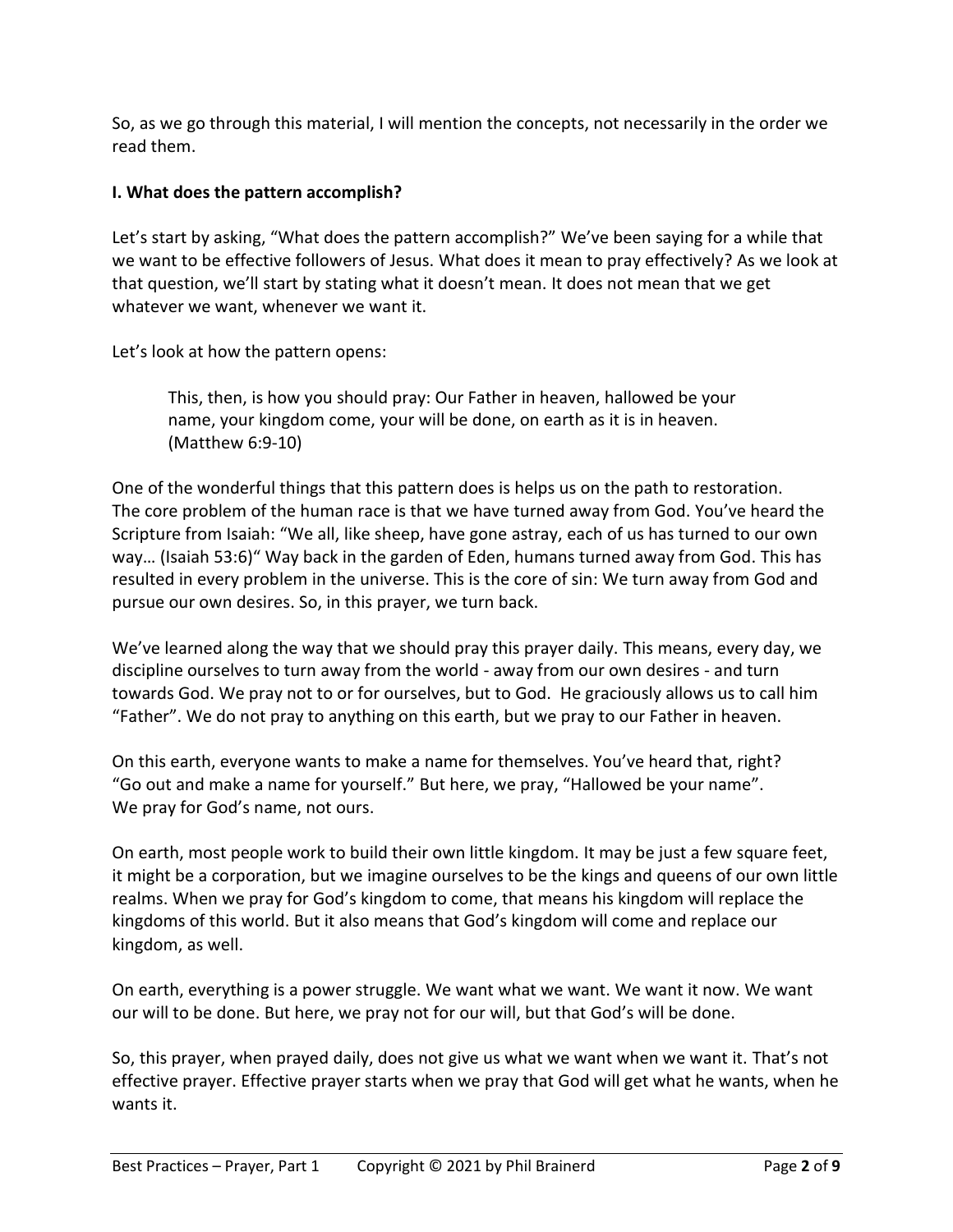This prayer, when properly prayed, helps to restore us to the state we were in before we fell.

You've heard it said that prayer changes things. That's true. But what's more important: Effective prayer changes us. Once we are growing in righteousness, then the words of James apply to us: "A prayer of a righteous person, when it is brought about, can accomplish much... (James 5:16)

Now, having said that, are we saying that you can never pray for anything else? Of course not. This is a pattern for daily prayer. It is a discipline; a daily activity. If you fall off a boat and find yourself staring into the face of a shark, of course you're going to pray for help. The Scriptures are full of times when people ask for help in a moment of need. But we don't normally fall off boats and face sharks. This is a pattern for daily prayer (again, at least). It's where we start each day. And we start by orienting ourselves towards God.

So, what does the pattern accomplish? First and foremost, it accomplishes our restoration in the divine plan of God for our lives. We turn away from ourselves and our world, and we orient ourselves towards God.

What else does this accomplish? It accomplishes other things related to that restoration. For example, we don't start by saying "My Father." We say "our father". In saying this, we're not just orienting ourselves towards God. We're orienting ourselves towards God and others as well. We're recognizing that we're part of a family, a community, a body. We don't just greedily run to God because we want him all to ourselves. We want him for others, too.

There are other ways that this pattern restores us. Next, it reminds us of our total dependence on God. We read, "Give us today our daily bread." We spoke about the principle of this in some length when we discussed this verse a few sessions back. Suffice it to say that the world is much more fragile than we realize. Everything we know could go in an instant without God's active protection.

## But here we learn something more. It's not just that the earth is fragile. *It's that every single thing that comes from the earth is from the hand of God.*

We think that everything we have comes from our own efforts - Or at least, most things. So, we don't bother to ask for those things. Why ask for something you can get by yourself? We understand that at some point, big things come up. Then, we think, then and only then do we go to God. God is the last resort in the minds of many.

I heard Charles Stanley talking about this the other day. He lamented that many people only come to God when things in their life get out of control. He warned people – don't wait until things are out of control. Come to God first - Always first. Ask God for the small things as well as the big things. *Ask, because all things, small or large, come from God's almighty and generous hand.*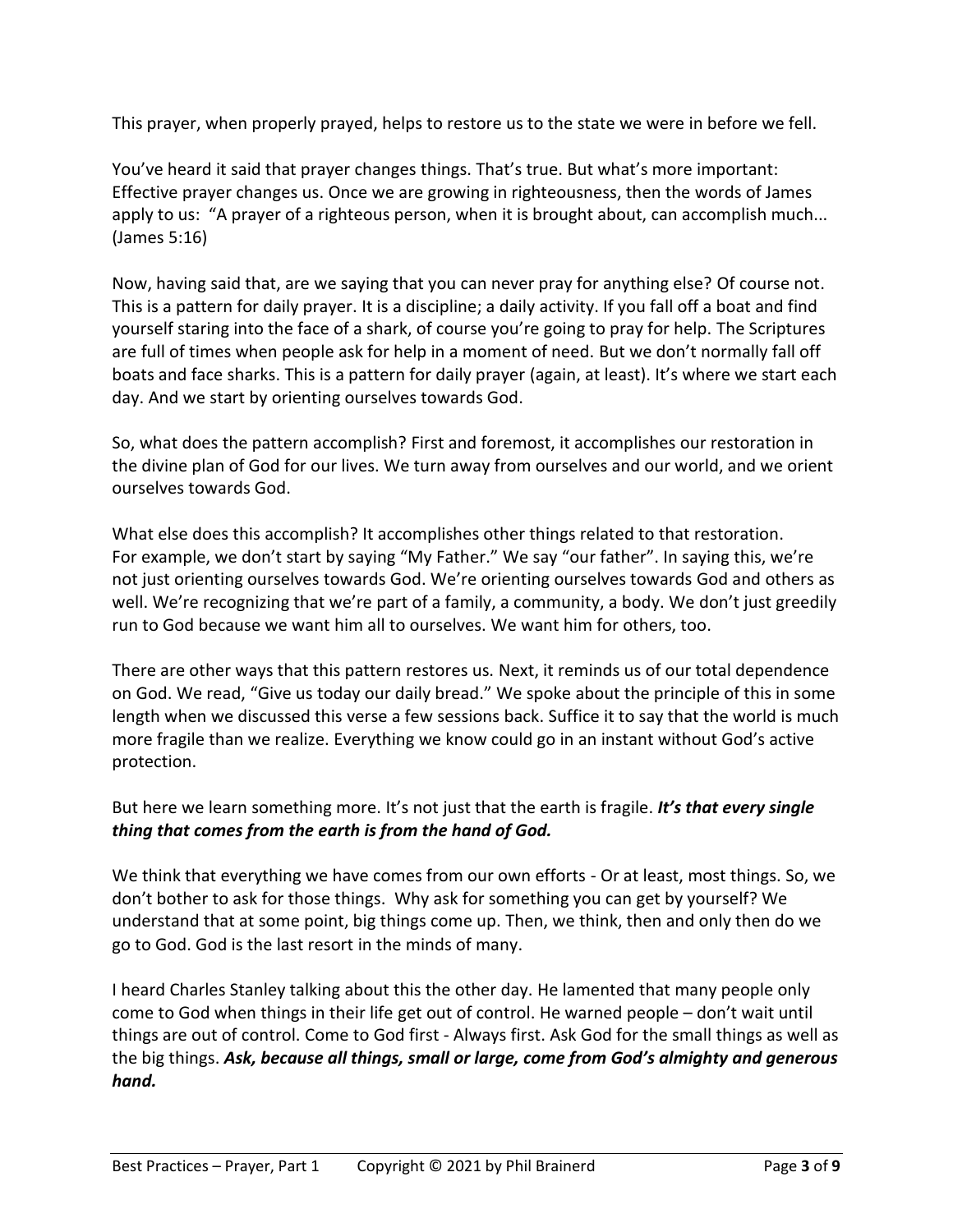Here's where a big question comes up: Does this mean that we should never plan in advance? Does this mean we can't put money in the bank or plan for "a rainy day". I don't believe that's what Jesus is saying. He's talking about our attitude towards the things we need.

We read about this in the book of James:

13 Now listen, you who say, "Today or tomorrow we will go to this or that city, spend a year there, carry on business and make money." 14 Why, you do not even know what will happen tomorrow. What is your life? You are a mist that appears for a little while and then vanishes. 15 Instead, you ought to say, "If it is the Lord's will, we will live and do this or that." (James 4:13-15)

So, James says this clearly. We are just a mist. We appear for a while and then we go away. We are fragile. Our world is fragile. Fortunately, God is strong and eternal. It's OK to put things in the bank - But, keep the proper attitude. Whatever we have, whether it be just enough to make it through a day, or enough to have a big bank account, it comes from the hand of God.

And we must remind ourselves about that daily. We remind ourselves by asking. We're not taught to thank God for the things that we create. We're told to ask that God provide. God may respond by providing us with a job. He may provide us with the opportunity to be trained in a skill. He may provide the health and strength we need to accomplish out tasks. But always remember – he provides. By asking we acknowledge the source of the good things we enjoy.

So, the pattern of prayer helps us to be reminded of our total dependence on God.

Let's consider another aspect of the pattern: We learned in our study that the total dependence on God that we're describing isn't limited to physical needs like bread. It involves spiritual things as well.

And forgive us our debts, as we also have forgiven our debtors. (Matthew 6:12)

When we ask daily to be forgiven our debts, caused by our sins, we are reminded that our salvation is totally dependent on God. We are reminded that we are not standing at the throne of God because we deserve to be there. We are there only because of the precious shed blood of our Lord Jesus Christ.

And as we started by saying, this prayer is effective in that it changes us. That's why we ask for help to forgive others. God wants us to be like him. He is forgiving. So his desire for us is that we learn to forgive, too.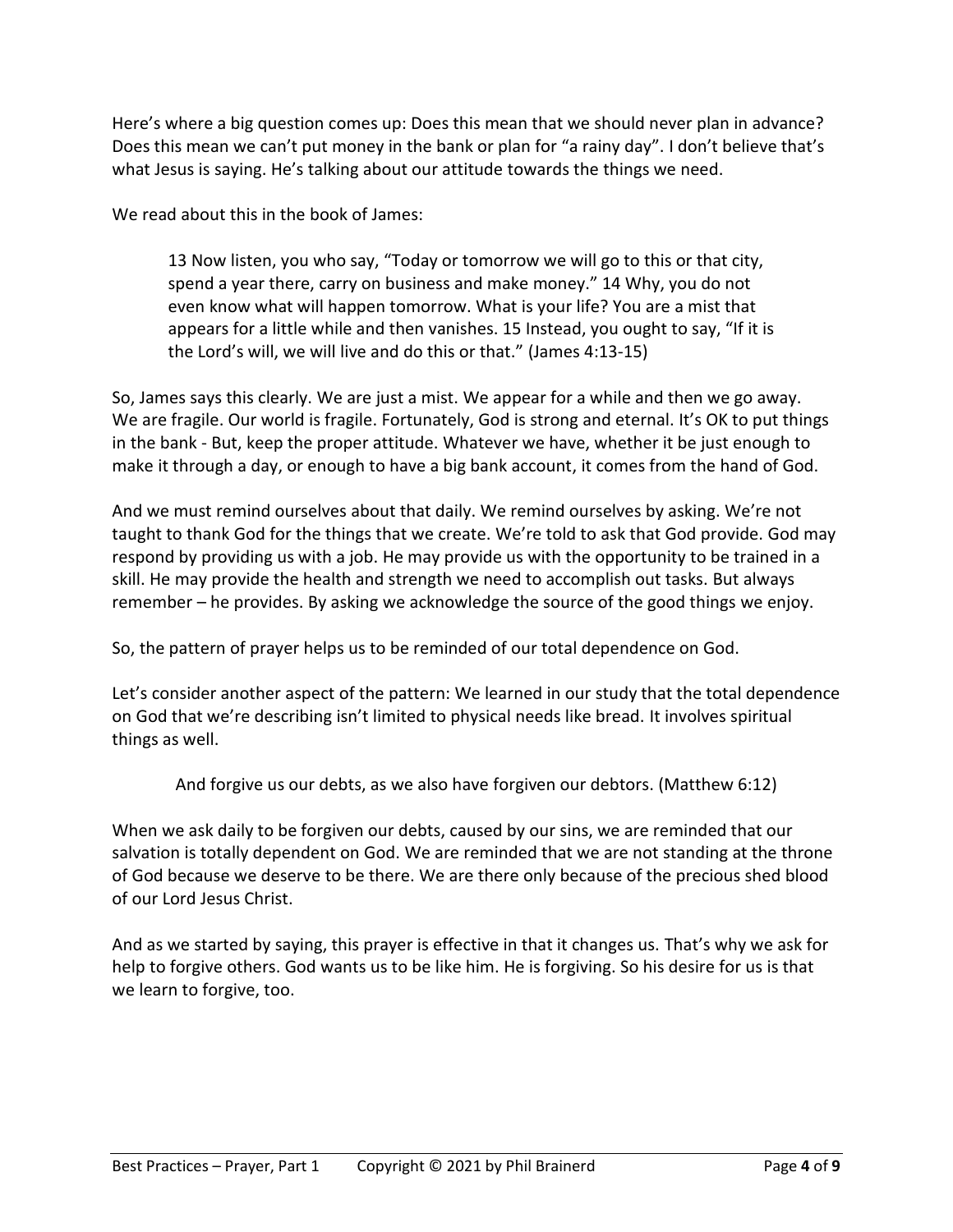Now, here we need to answer some questions.

First, whom are we commanded to forgive? Answer: You are commanded to forgive people who hurt you personally. Let's look at an example. One of the biggest monsters of the twentieth century was Joseph Stalin, head of the Soviet Union. Way back in 1989 the New York Times published an article about the work of a historian named Roy Medvedev. This historian attempted to document the crimes of Joseph Stalin. He estimated that 20 million people died because of Stalin. That was a horror beyond belief. You are **not** required to forgive Joseph Stalin. You are **not** required to forgive all the evil people in the world. You **are** only required to forgive people who have hurt you.

This is very important. If you're a police office and you see a thug hurting someone, it is not your responsibility to forgive the thug. - It's your responsibility to apprehend the thug, using whatever force necessary. If you're the judge who sits on the bench when the thug is brought into court, it's not your responsibility to forgive the thug. It's your responsibility to see that the thug is brought to justice. If you're the person who was attacked by the thug (and this is where it gets hard), yes, it's your responsibility to forgive.

This brings us to the next question: What does it mean to forgive? Forgiveness means that you will not demand payment from those who hurt you. Payment may be money. Payment may be punishment like time in jail. Payment may be that someone who caused you pain is made to hurt. There was a time in world history when a criminal might be whipped or even tortured. Forgiveness means that you will not demand these things.

This brings us to another important point: Forgiveness does not automatically make pain go away. Let me share a personal example. I once cut my thumb with a can opener at Thanksgiving. I had to get 5 stitches. Every time I forgot and bent my thumb, I felt excruciating pain. After about a month, the cut healed, and the pain went away. About a year later, I was playing volleyball. When volleyball heads towards a good volleyball player, the player responds by holding their hands together with their thumbs on top. It's call a "bump". When I did that, the volleyball hit exactly where the stitches used to be. It really hurt. This was a year after the original injury.

That's how pain and injury sometimes work. Something can come along years after we've been hurt that touches off pain. Here's why this is important: I've known people who have been hurt. They've been obedient to the command of God. They called upon God to ask for help to forgive the person who hurt them. Then, a long time after, they feel pain. And they think, "Oh no! I haven't forgiven!" That's not actually the case. Be careful to mix up pain and forgiving the pain. Pain has a way of resurfacing. Here's what you will do if this happens to you. If you have forgiven someone and later feel pain, you will forgive the person again. Sometimes, you have to forgive people multiple times for the same offense.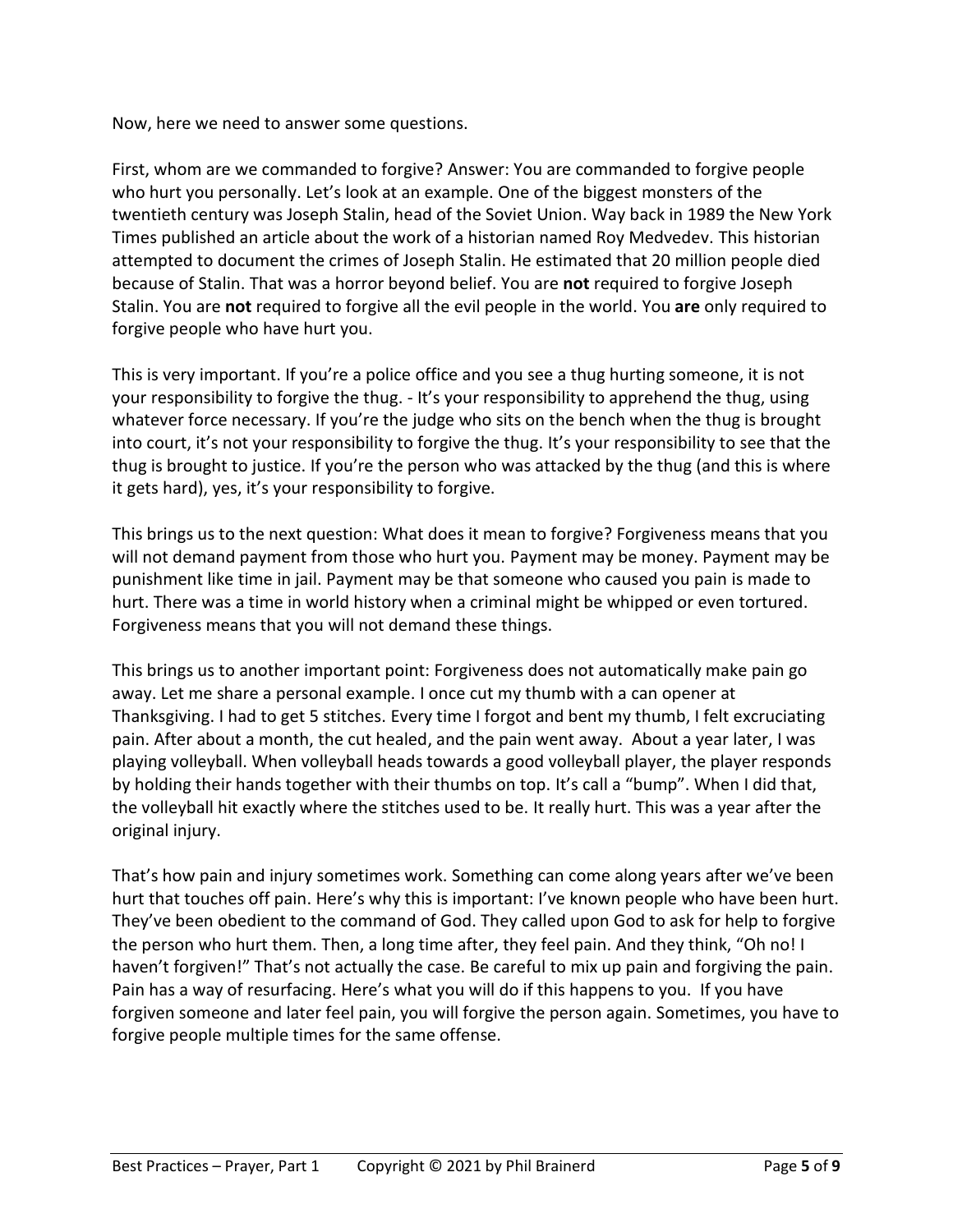And remember: There is a reward for obedience. When we follow the commands of God, we become like him. That means in the end, we know him and enjoy him more. But recall: we are warned. If we do not forgive at all, there is some question about whether we've really understood forgiveness in the first place. This creates all kinds of problems. The reward for forgiveness is an increased experience of God's heart. The warning for those who fail to forgive is that they may not be forgiven in the first place. It could be that your next prayer should be to ask God to forgive you for your lack of forgiveness.

### Let's move on.

Our total dependence on God also includes defense against our enemy, the Devil. "Lead us not into temptation, but deliver us from the evil one." Jesus was led into the wilderness to be tempted by the devil. He did battle with the devil and won. That's what good kings do - They enter into battle so that they can protect their subjects. So Jesus tells us to pray that we do not fall into temptation. He says this because he has already won. He wants to go ahead of us and fight our battles against the enemy for us. But, we must ask.

In the same way that we acknowledge our complete dependence on God for our daily needs, we must acknowledge that we are powerless against the forces of darkness. We acknowledge that by asking for help. Remember, we are at war. We must remind ourselves of that daily. And, we must ask for help against our enemy daily. We must never take on the Devil by ourselves.

OK. We have reassembled the pieces of the great work that we're calling our Lord's pattern for prayer. Now that we have reassembled the pieces of this great work, this pattern for prayer, we can talk about application. Before we do that, we need to discuss just one more thing: In the King James Translation, the pattern for prayer ends with the following words:

For thine is the kingdom, and the power, and the glory, for ever. Amen. (Matthew 6:13 (KJV))

Those words don't appear in the New International Version that we normally read in our church. Why not? What we see here is something that's rare in the Bible. When the Bible writers wrote, all the way from Moses to the Apostles of Jesus, they wrote by hand. Then, others had to manually copy what the writers said. This is how everything that was written in ancient times came to us. The Bible is very unusual because the amount of copies we have is amazing. We have far more copies than any other ancient writings.

Now, when you make lots of copies by hand, you normally get mistakes. Another quality of the Bible writings is that these mistakes are uncommon. It's amazing how much accuracy there is in all of our copies. If a small mistake occurs, it's easy to see.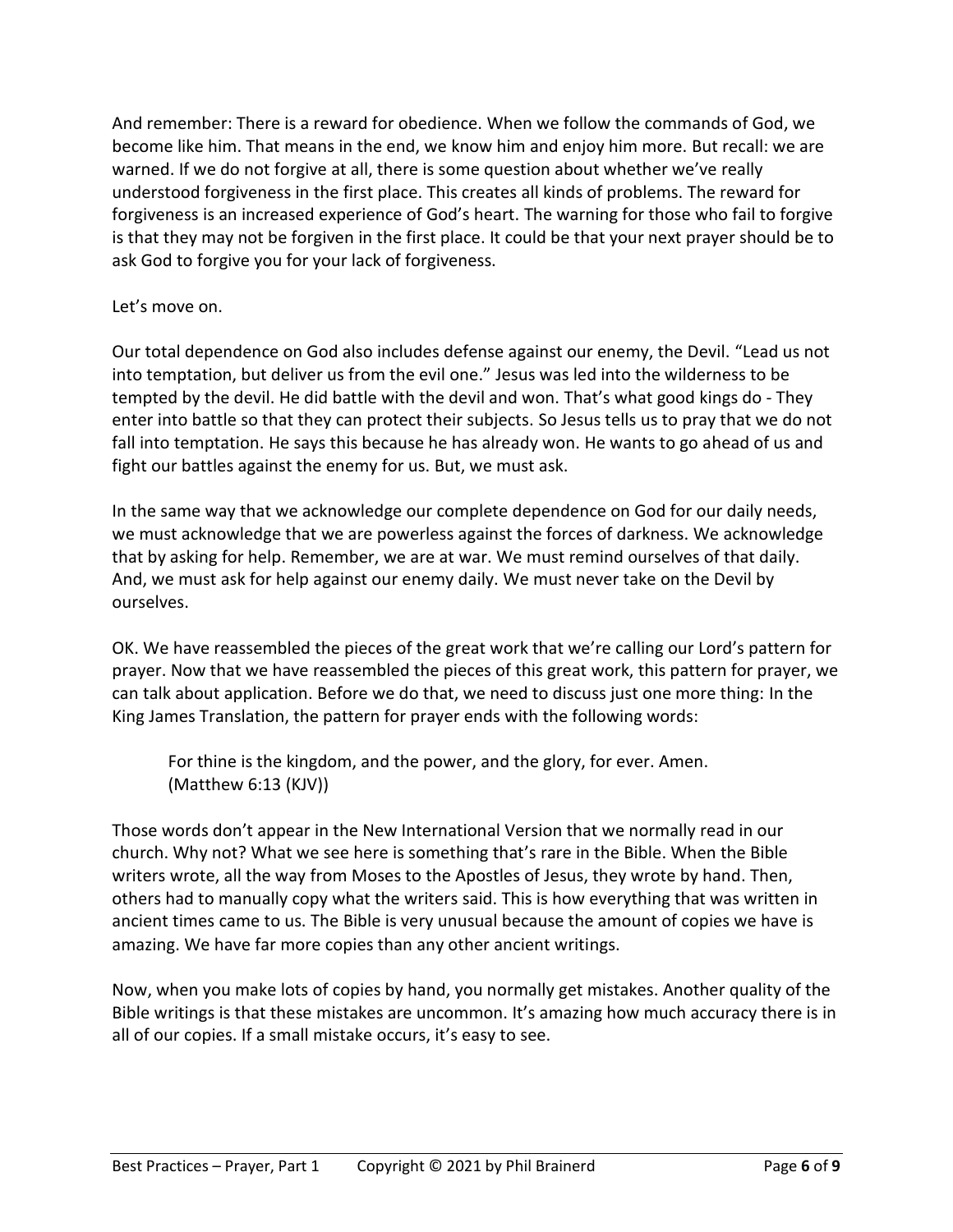Let's compare that to the modern day. Imagine that we see a movie advertised on TV. "Pale Rider" with Clint Eastwood. Now, let's say that someone misspelled the title. They call it "Pail Rider". Is this a movie about a man who rides on buckets? In context, we can easily see that this was a small spelling error. That's what it's like with the Bible. There are occasional errors in copies, but they're usually easy to identify and correct.

Some of the copies we have of the Scriptures don't have a spelling error. They have one or more additional words. In these cases, we consider some things. To make a long story short, this is one of those cases. Some of our copies have the words, "Yours is the Kingdom and the Power and the Glory, Amen". Some don't. So, when modern translators come along, they just make a note about this. In this case, the words appear to make perfect sense. So, many scholars include the words with a note. Others leave the words out, but put a footnote somewhere on the page indicating this. This will be important when we apply this pattern of prayer to our lives.

# **II. How should we apply this pattern of prayer to our lives?**

OK. So having said all of this, let's talk now about application. How should we apply this pattern of prayer to our lives?

## **A. Recite, or not to recite**

Should we recite it? I would say, yes.

Why is it that some groups recite this prayer and some don't? I think it's because many people want to be cautious about our Lord's warning. We are to avoid babbling. That is to say we are to avoid repeating words over and over again without engaging our minds. Some people are so concerned about this that the prayer is never recited. To me, that's being too cautious. It's "Throwing the baby out with the bath water." I would say that yes, we should recite this prayer. We should recite it daily. But, we must exert mental effort. We must keep our minds engaged.

#### **B. Public or private?**

Is this prayer meant to be recited in public, or in private? Both! Our Lord has instructed us that we should have times of private prayer where we find a solitary place and shut the door. It's perfectly fine to include this prayer. We also pray together in public. The pattern is appropriate there, too. I'm going to suggest that we re-start this practice in our church.

Here's what we need to do every day: Have a personal quiet time. Find a private place and shut the door. I start by singing a hymn. This helps me to focus. Recite the pattern for prayer once. Try to keep your mind engaged.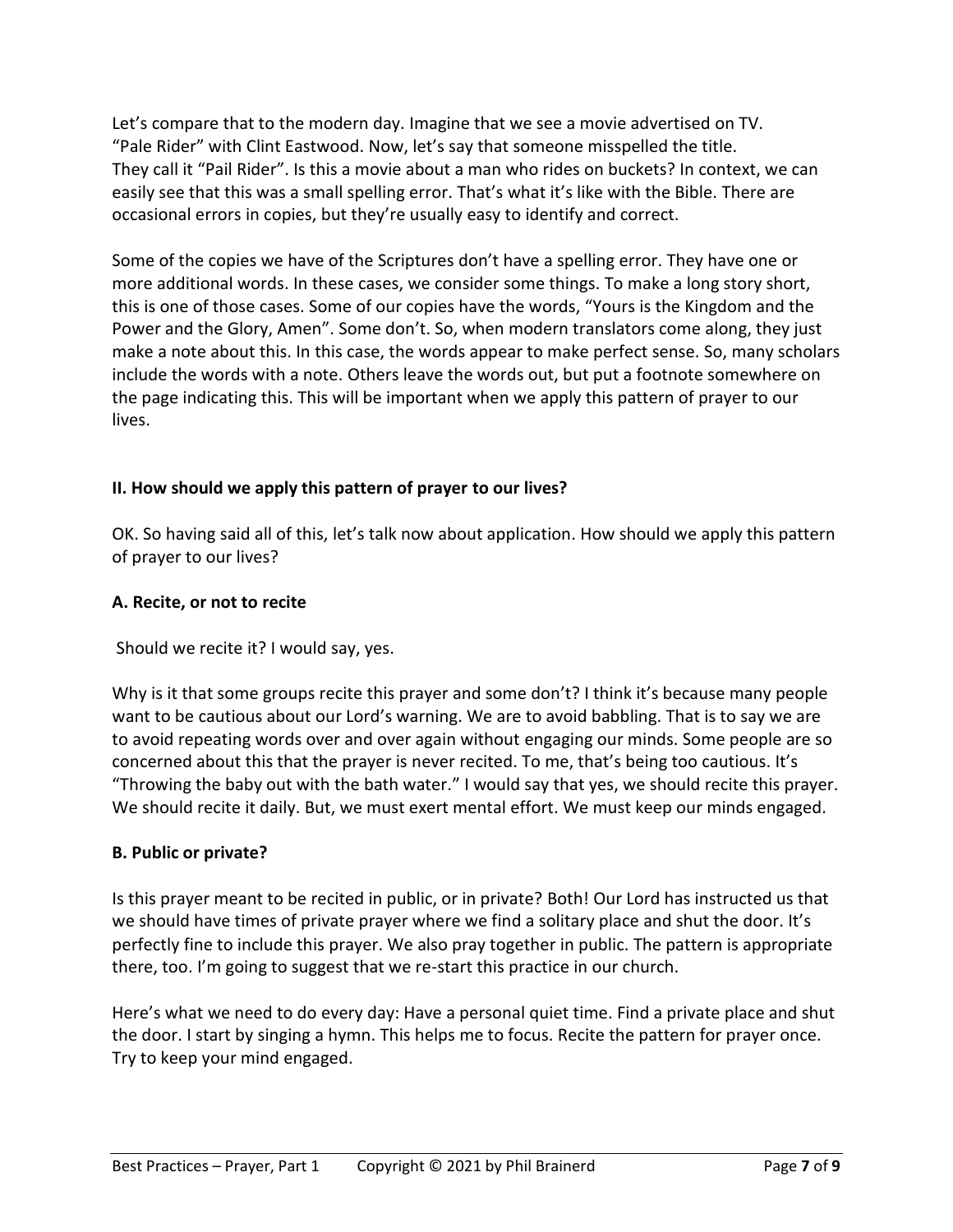Then go back and recite it again. Only this time, let the pattern suggest categories. Stop and give some time to each of those categories.

When you pray "Our Father in heaven, hallowed be your name", that's a time for worship. Take some time to do that. When you get to the line, "Your kingdom come, your will be done", ask that God would help you to do his will. "Give us this day our daily bread" means that we remember how fragile we are and how fragile our world is. Again, stop. Consider and reflect how utterly dependent we are on God. Thank God for his protection and provision, and ask that God would help you through another day. Ask God for wisdom concerning plans that extend past that day. Ask God for the proper attitude concerning future plans.

"Forgive us our debts" is a good time to ask God's Holy Spirit to point out the sin in our lives, so we can confess and turn away. "As we forgive our debtors", is a time to do just that. Instead of asking for revenge, ask that God will bless the people who have hurt us. Ask that God will reveal himself to them, just as he revealed himself to us.

Then ask for protection from our enemy the Devil. We remind ourselves that we must never face the Devil alone. We must ask for help from our savior Jesus, who already achieved victory. This is a good time to ask for God's protection for others.

And finally yes, add, "Yours is the Kingdom, Yours is the Power, and Yours is the Glory forever, amen. We close by reminding ourselves that we are **not** building our own kingdom. We **are** asking for help to be part of God's kingdom. We are **not** acting on our own power. We **are** relying on God's power. We are **not** working for our own glory. We live to see God glorified. That is why we exist. That is our highest and best purpose.

Let's pull this all together.

# **Conclusion**

Our Lord Jesus wants his followers to lead effective lives. So, he gives us best practices. We have spent a number of sessions analyzing the pattern for prayer that our Lord has given to us. Today, we put it back together.

We've learned that effective prayer doesn't mean we get whatever we want when we want it. Effective prayer means orienting ourselves towards God. It means participating in the process of restoration that our God wants for us. It means praying for the kingdom of God. It means having awareness of others around us.

If we will apply the best practices for prayer that our Lord gave us, Then we will be on the path to be effective followers of our Lord Jesus.